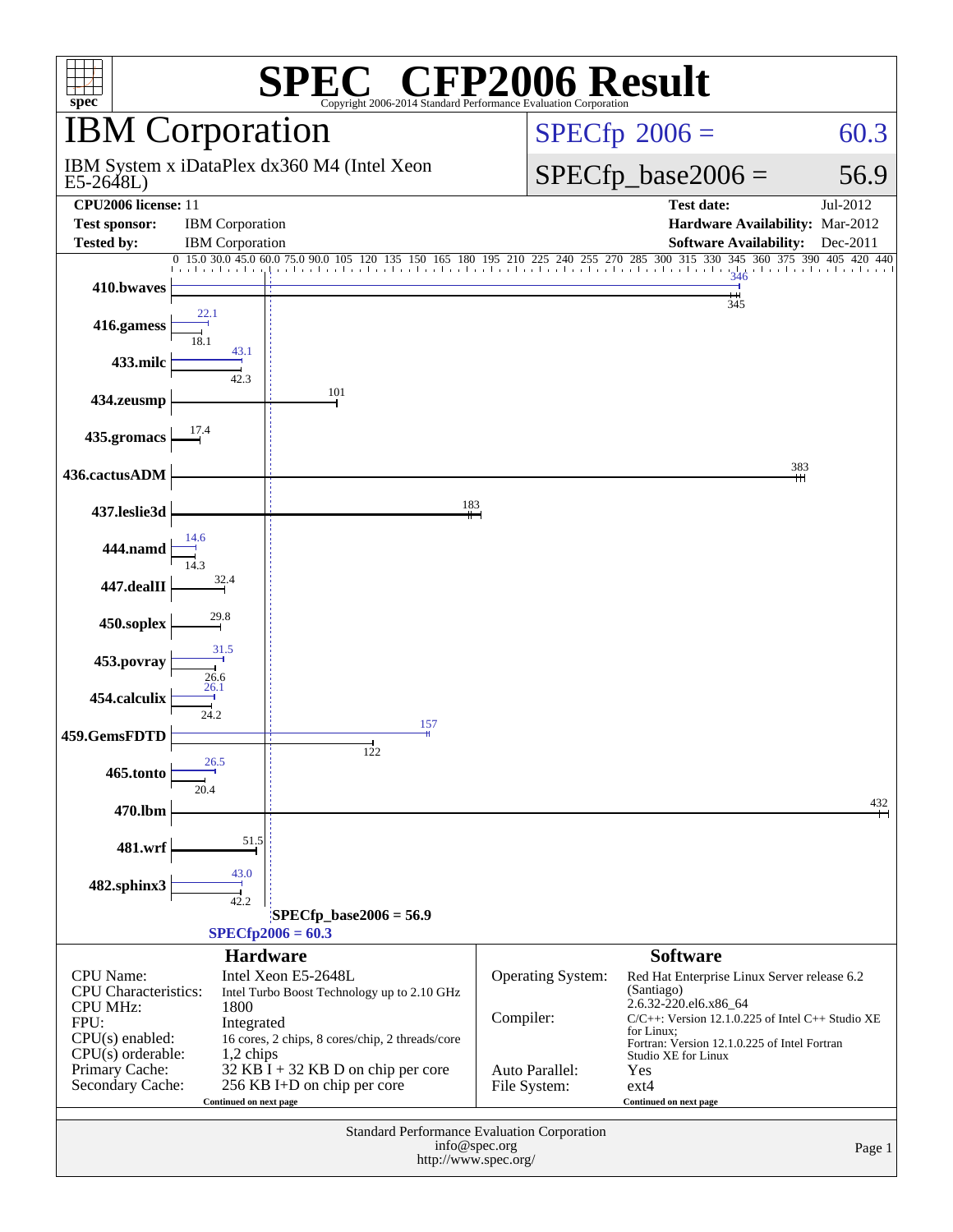

# IBM Corporation

E5-2648L) IBM System x iDataPlex dx360 M4 (Intel Xeon

### $SPECfp2006 = 60.3$  $SPECfp2006 = 60.3$

### $SPECfp\_base2006 = 56.9$

| <b>CPU2006 license: 11</b>                                                 |                                                                                                                                 |                                                                                    | <b>Test date:</b><br>$Jul-2012$                               |
|----------------------------------------------------------------------------|---------------------------------------------------------------------------------------------------------------------------------|------------------------------------------------------------------------------------|---------------------------------------------------------------|
| <b>Test sponsor:</b>                                                       | <b>IBM</b> Corporation                                                                                                          |                                                                                    | Hardware Availability: Mar-2012                               |
| <b>Tested by:</b>                                                          | <b>IBM</b> Corporation                                                                                                          |                                                                                    | <b>Software Availability:</b><br>$Dec-2011$                   |
| L3 Cache:<br>Other Cache:<br>Memory:<br>Disk Subsystem:<br>Other Hardware: | $20 \text{ MB I+D}$ on chip per chip<br>None<br>128 GB (16 x 8 GB 2Rx4 PC3-12800R-11, ECC)<br>1 x 250 GB SATA, 7200 RPM<br>None | <b>System State:</b><br><b>Base Pointers:</b><br>Peak Pointers:<br>Other Software: | Run level 3 (multi-user)<br>$64$ -bit<br>$32/64$ -bit<br>None |

| <b>Results Table</b>   |                                                                                                          |              |                |       |                |              |                |              |                |              |                |              |
|------------------------|----------------------------------------------------------------------------------------------------------|--------------|----------------|-------|----------------|--------------|----------------|--------------|----------------|--------------|----------------|--------------|
|                        | <b>Base</b>                                                                                              |              |                |       |                | <b>Peak</b>  |                |              |                |              |                |              |
| <b>Benchmark</b>       | <b>Seconds</b>                                                                                           | <b>Ratio</b> | <b>Seconds</b> | Ratio | <b>Seconds</b> | <b>Ratio</b> | <b>Seconds</b> | <b>Ratio</b> | <b>Seconds</b> | <b>Ratio</b> | <b>Seconds</b> | <b>Ratio</b> |
| 410.bwayes             | 39.4                                                                                                     | 345          | 39.8           | 341   | 39.2           | 346          | 39.2           | 346          | 39.2           | 346          | 39.2           | 346          |
| 416.gamess             | 1081                                                                                                     | 18.1         | 1081           | 18.1  | 1086           | 18.0         | 887            | 22.1         | 886            | 22.1         | 888            | 22.0         |
| $433$ .milc            | 217                                                                                                      | 42.3         | 217            | 42.3  | 217            | 42.3         | 213            | 43.1         | 213            | 43.1         | 213            | 43.1         |
| $434$ . zeusmp         | 90.3                                                                                                     | 101          | 90.3           | 101   | 90.5           | 101          | 90.3           | 101          | 90.3           | 101          | 90.5           | 101          |
| $435$ .gromacs         | 410                                                                                                      | 17.4         | 409            | 17.4  | 410            | 17.4         | 410            | 17.4         | 409            | 17.4         | 410            | 17.4         |
| 436.cactusADM          | 31.2                                                                                                     | 383          | 31.0           | 386   | 31.4           | 381          | 31.2           | 383          | 31.0           | 386          | 31.4           | 381          |
| 437.leslie3d           | 51.5                                                                                                     | 183          | 49.8           | 189   | 51.9           | 181          | 51.5           | 183          | 49.8           | 189          | 51.9           | 181          |
| 444.namd               | 559                                                                                                      | 14.3         | 559            | 14.3  | 559            | 14.3         | 550            | 14.6         | 550            | 14.6         | 550            | 14.6         |
| $ 447 \text{.}$ dealII | 353                                                                                                      | 32.4         | 352            | 32.5  | 353            | 32.4         | 353            | 32.4         | 352            | 32.5         | 353            | 32.4         |
| $450$ .soplex          | 280                                                                                                      | 29.8         | 280            | 29.8  | 280            | 29.7         | 280            | 29.8         | 280            | 29.8         | 280            | 29.7         |
| 453.povray             | 200                                                                                                      | 26.6         | 201            | 26.5  | 199            | 26.7         | 170            | 31.3         | <b>169</b>     | 31.5         | 169            | 31.5         |
| $454$ .calculix        | 340                                                                                                      | 24.2         | 340            | 24.2  | 341            | 24.2         | 316            | 26.1         | 316            | 26.1         | 317            | 26.0         |
| 459.GemsFDTD           | 86.8                                                                                                     | 122          | 86.8           | 122   | 86.4           | 123          | 68.2           | 156          | 67.6           | 157          | 67.6           | <u>157</u>   |
| 465.tonto              | 483                                                                                                      | 20.4         | 483            | 20.4  | 484            | 20.3         | 366            | 26.9         | 372            | 26.5         | 373            | 26.4         |
| 470.1bm                | 31.4                                                                                                     | 437          | 31.8           | 432   | 31.8           | 432          | 31.4           | 437          | 31.8           | 432          | 31.8           | 432          |
| 481.wrf                | 216                                                                                                      | 51.6         | 217            | 51.5  | 218            | 51.3         | 216            | 51.6         | 217            | 51.5         | 218            | 51.3         |
| $482$ .sphinx $3$      | 465                                                                                                      | 42.0         | 458            | 42.5  | 462            | 42.2         | 453            | 43.0         | 453            | 43.0         | 455            | 42.8         |
|                        | Results appear in the order in which they were run. Bold underlined text indicates a median measurement. |              |                |       |                |              |                |              |                |              |                |              |

#### **[Operating System Notes](http://www.spec.org/auto/cpu2006/Docs/result-fields.html#OperatingSystemNotes)**

 Stack size set to unlimited using "ulimit -s unlimited" Zone reclaim mode enabled with: echo 1 > /proc/sys/vm/zone\_reclaim\_mode

#### **[Platform Notes](http://www.spec.org/auto/cpu2006/Docs/result-fields.html#PlatformNotes)**

 BIOS Settings: Operating Mode set to Maximum Performance Sysinfo program /root/SPECcpu-v1.2/Docs/sysinfo \$Rev: 6775 \$ \$Date:: 2011-08-16 #\$ 8787f7622badcf24e01c368b1db4377c running on tianden Sun Jul 15 09:14:49 2012

 This section contains SUT (System Under Test) info as seen by some common utilities. To remove or add to this section, see: Continued on next page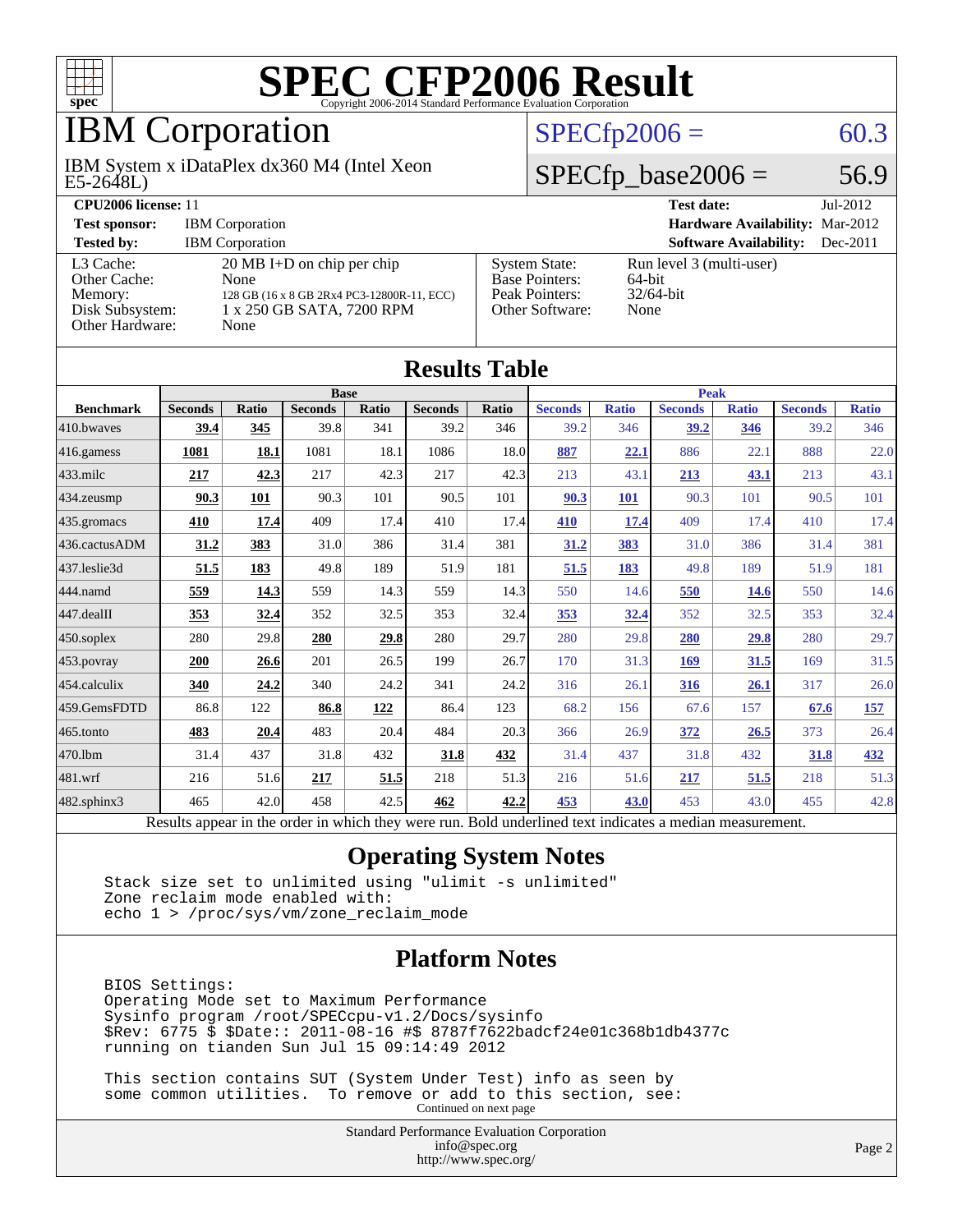

IBM Corporation

 $SPECTp2006 = 60.3$ 

E5-2648L) IBM System x iDataPlex dx360 M4 (Intel Xeon

 $SPECTp\_base2006 = 56.9$ 

**[Test sponsor:](http://www.spec.org/auto/cpu2006/Docs/result-fields.html#Testsponsor)** IBM Corporation **[Hardware Availability:](http://www.spec.org/auto/cpu2006/Docs/result-fields.html#HardwareAvailability)** Mar-2012

**[CPU2006 license:](http://www.spec.org/auto/cpu2006/Docs/result-fields.html#CPU2006license)** 11 **[Test date:](http://www.spec.org/auto/cpu2006/Docs/result-fields.html#Testdate)** Jul-2012 **[Tested by:](http://www.spec.org/auto/cpu2006/Docs/result-fields.html#Testedby)** IBM Corporation **[Software Availability:](http://www.spec.org/auto/cpu2006/Docs/result-fields.html#SoftwareAvailability)** Dec-2011

#### **[Platform Notes \(Continued\)](http://www.spec.org/auto/cpu2006/Docs/result-fields.html#PlatformNotes)**

 <http://www.spec.org/cpu2006/Docs/config.html#sysinfo> From /proc/cpuinfo model name : Intel(R) Xeon(R) CPU E5-2648L 0 @ 1.80GHz 2 "physical id"s (chips) 32 "processors" cores, siblings (Caution: counting these is hw and system dependent. The following excerpts from /proc/cpuinfo might not be reliable. Use with caution.) cpu cores : 8 siblings : 16 physical 0: cores 0 1 2 3 4 5 6 7 physical 1: cores 0 1 2 3 4 5 6 7 cache size : 20480 KB From /proc/meminfo<br>MemTotal: 132093704 kB HugePages\_Total: 0<br>Hugepagesize: 2048 kB Hugepagesize: /usr/bin/lsb\_release -d Red Hat Enterprise Linux Server release 6.2 (Santiago) From /etc/\*release\* /etc/\*version\* redhat-release: Red Hat Enterprise Linux Server release 6.2 (Santiago) system-release: Red Hat Enterprise Linux Server release 6.2 (Santiago) system-release-cpe: cpe:/o:redhat:enterprise\_linux:6server:ga:server uname -a: Linux tianden 2.6.32-220.el6.x86\_64 #1 SMP Wed Nov 9 08:03:13 EST 2011 x86\_64 x86\_64 x86\_64 GNU/Linux run-level 3 Jul 13 11:26 SPEC is set to: /root/SPECcpu-v1.2<br>Filesystem Type Size Use Type Size Used Avail Use% Mounted on /dev/mapper/vg\_tianden-lv\_root  $68G$   $52%$  / (End of data from sysinfo program)

#### **[General Notes](http://www.spec.org/auto/cpu2006/Docs/result-fields.html#GeneralNotes)**

<http://www.spec.org/>

Standard Performance Evaluation Corporation [info@spec.org](mailto:info@spec.org) Environment variables set by runspec before the start of the run: KMP\_AFFINITY = "granularity=fine,compact,1,0" LD\_LIBRARY\_PATH = "/root/SPECcpu-v1.2/libs/32:/root/SPECcpu-v1.2/libs/64" OMP NUM THREADS = "16" Binaries compiled on a system with 1x Core i7-860 CPU + 8GB memory using RHEL5.5 Transparent Huge Pages enabled with: Continued on next page

Page 3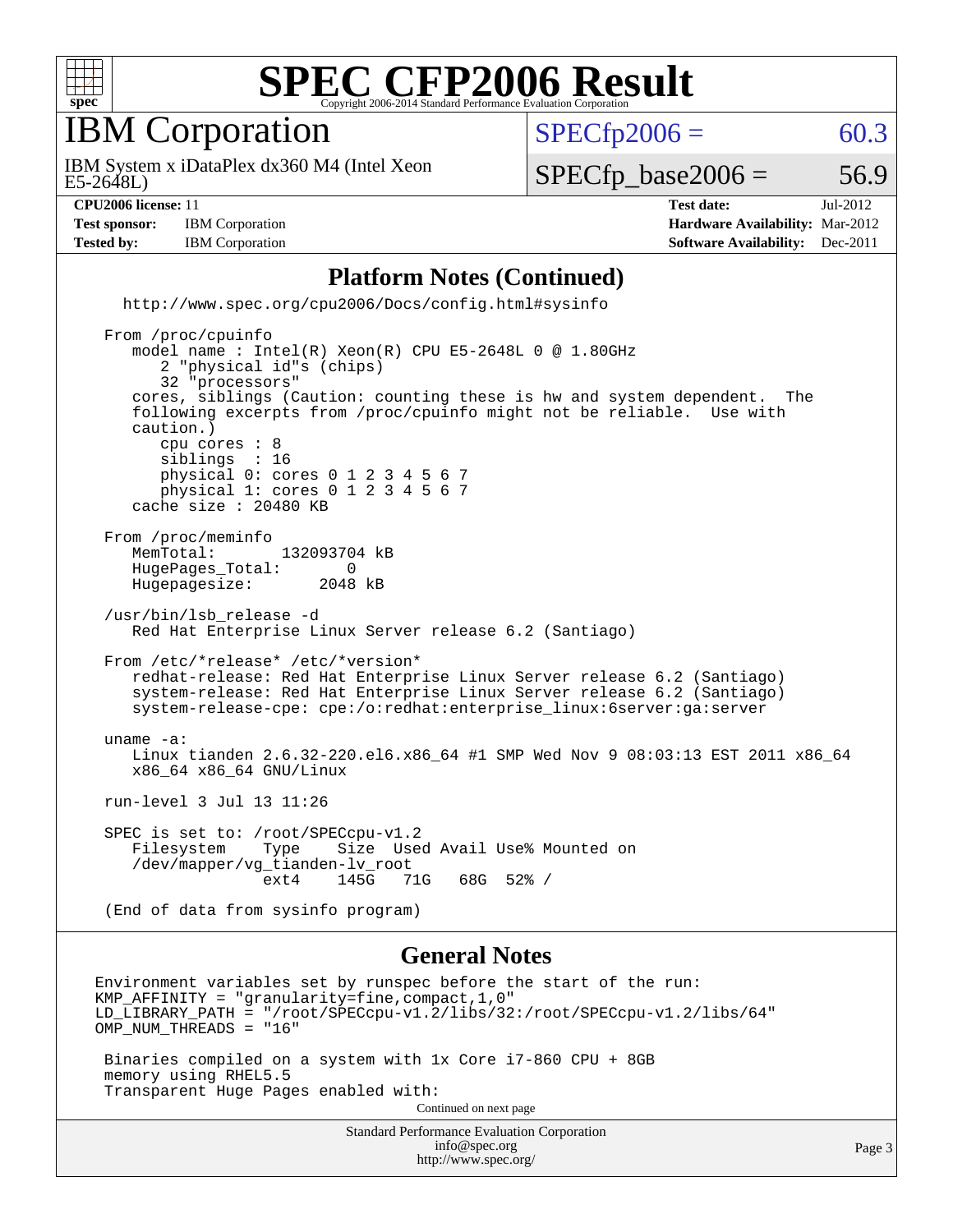

# IBM Corporation

E5-2648L) IBM System x iDataPlex dx360 M4 (Intel Xeon

**[Test sponsor:](http://www.spec.org/auto/cpu2006/Docs/result-fields.html#Testsponsor)** IBM Corporation **[Hardware Availability:](http://www.spec.org/auto/cpu2006/Docs/result-fields.html#HardwareAvailability)** Mar-2012

 $SPECTp2006 = 60.3$ 

 $SPECTp\_base2006 = 56.9$ 

**[CPU2006 license:](http://www.spec.org/auto/cpu2006/Docs/result-fields.html#CPU2006license)** 11 **[Test date:](http://www.spec.org/auto/cpu2006/Docs/result-fields.html#Testdate)** Jul-2012 **[Tested by:](http://www.spec.org/auto/cpu2006/Docs/result-fields.html#Testedby)** IBM Corporation **[Software Availability:](http://www.spec.org/auto/cpu2006/Docs/result-fields.html#SoftwareAvailability)** Dec-2011

#### **[General Notes \(Continued\)](http://www.spec.org/auto/cpu2006/Docs/result-fields.html#GeneralNotes)**

echo always > /sys/kernel/mm/redhat\_transparent\_hugepage/enabled

# **[Base Compiler Invocation](http://www.spec.org/auto/cpu2006/Docs/result-fields.html#BaseCompilerInvocation)**

[C benchmarks](http://www.spec.org/auto/cpu2006/Docs/result-fields.html#Cbenchmarks):  $\text{icc}$   $-\text{m64}$ 

[C++ benchmarks:](http://www.spec.org/auto/cpu2006/Docs/result-fields.html#CXXbenchmarks) [icpc -m64](http://www.spec.org/cpu2006/results/res2012q3/cpu2006-20120725-23829.flags.html#user_CXXbase_intel_icpc_64bit_bedb90c1146cab66620883ef4f41a67e)

[Fortran benchmarks](http://www.spec.org/auto/cpu2006/Docs/result-fields.html#Fortranbenchmarks): [ifort -m64](http://www.spec.org/cpu2006/results/res2012q3/cpu2006-20120725-23829.flags.html#user_FCbase_intel_ifort_64bit_ee9d0fb25645d0210d97eb0527dcc06e)

[Benchmarks using both Fortran and C](http://www.spec.org/auto/cpu2006/Docs/result-fields.html#BenchmarksusingbothFortranandC): [icc -m64](http://www.spec.org/cpu2006/results/res2012q3/cpu2006-20120725-23829.flags.html#user_CC_FCbase_intel_icc_64bit_0b7121f5ab7cfabee23d88897260401c) [ifort -m64](http://www.spec.org/cpu2006/results/res2012q3/cpu2006-20120725-23829.flags.html#user_CC_FCbase_intel_ifort_64bit_ee9d0fb25645d0210d97eb0527dcc06e)

# **[Base Portability Flags](http://www.spec.org/auto/cpu2006/Docs/result-fields.html#BasePortabilityFlags)**

| 410.bwaves: -DSPEC CPU LP64                |                                                                |
|--------------------------------------------|----------------------------------------------------------------|
| 416.gamess: -DSPEC_CPU_LP64                |                                                                |
| 433.milc: -DSPEC CPU LP64                  |                                                                |
| 434.zeusmp: -DSPEC_CPU_LP64                |                                                                |
| 435.gromacs: -DSPEC_CPU_LP64 -nofor_main   |                                                                |
| 436.cactusADM: -DSPEC CPU LP64 -nofor main |                                                                |
| 437.leslie3d: -DSPEC CPU LP64              |                                                                |
| 444.namd: -DSPEC CPU LP64                  |                                                                |
| 447.dealII: -DSPEC_CPU LP64                |                                                                |
| 450.soplex: -DSPEC_CPU_LP64                |                                                                |
| 453.povray: -DSPEC_CPU_LP64                |                                                                |
| 454.calculix: -DSPEC CPU LP64 -nofor main  |                                                                |
| 459.GemsFDTD: -DSPEC CPU LP64              |                                                                |
| 465.tonto: - DSPEC CPU LP64                |                                                                |
| 470.1bm: - DSPEC CPU LP64                  |                                                                |
|                                            | 481.wrf: -DSPEC_CPU_LP64 -DSPEC_CPU_CASE_FLAG -DSPEC_CPU_LINUX |
| 482.sphinx3: -DSPEC CPU LP64               |                                                                |

### **[Base Optimization Flags](http://www.spec.org/auto/cpu2006/Docs/result-fields.html#BaseOptimizationFlags)**

[C benchmarks](http://www.spec.org/auto/cpu2006/Docs/result-fields.html#Cbenchmarks): [-xAVX](http://www.spec.org/cpu2006/results/res2012q3/cpu2006-20120725-23829.flags.html#user_CCbase_f-xAVX) [-ipo](http://www.spec.org/cpu2006/results/res2012q3/cpu2006-20120725-23829.flags.html#user_CCbase_f-ipo) [-O3](http://www.spec.org/cpu2006/results/res2012q3/cpu2006-20120725-23829.flags.html#user_CCbase_f-O3) [-no-prec-div](http://www.spec.org/cpu2006/results/res2012q3/cpu2006-20120725-23829.flags.html#user_CCbase_f-no-prec-div) [-static](http://www.spec.org/cpu2006/results/res2012q3/cpu2006-20120725-23829.flags.html#user_CCbase_f-static) [-parallel](http://www.spec.org/cpu2006/results/res2012q3/cpu2006-20120725-23829.flags.html#user_CCbase_f-parallel) [-opt-prefetch](http://www.spec.org/cpu2006/results/res2012q3/cpu2006-20120725-23829.flags.html#user_CCbase_f-opt-prefetch) [-ansi-alias](http://www.spec.org/cpu2006/results/res2012q3/cpu2006-20120725-23829.flags.html#user_CCbase_f-ansi-alias)

[C++ benchmarks:](http://www.spec.org/auto/cpu2006/Docs/result-fields.html#CXXbenchmarks)

[-xAVX](http://www.spec.org/cpu2006/results/res2012q3/cpu2006-20120725-23829.flags.html#user_CXXbase_f-xAVX) [-ipo](http://www.spec.org/cpu2006/results/res2012q3/cpu2006-20120725-23829.flags.html#user_CXXbase_f-ipo) [-O3](http://www.spec.org/cpu2006/results/res2012q3/cpu2006-20120725-23829.flags.html#user_CXXbase_f-O3) [-no-prec-div](http://www.spec.org/cpu2006/results/res2012q3/cpu2006-20120725-23829.flags.html#user_CXXbase_f-no-prec-div) [-static](http://www.spec.org/cpu2006/results/res2012q3/cpu2006-20120725-23829.flags.html#user_CXXbase_f-static) [-opt-prefetch](http://www.spec.org/cpu2006/results/res2012q3/cpu2006-20120725-23829.flags.html#user_CXXbase_f-opt-prefetch) [-ansi-alias](http://www.spec.org/cpu2006/results/res2012q3/cpu2006-20120725-23829.flags.html#user_CXXbase_f-ansi-alias)

Continued on next page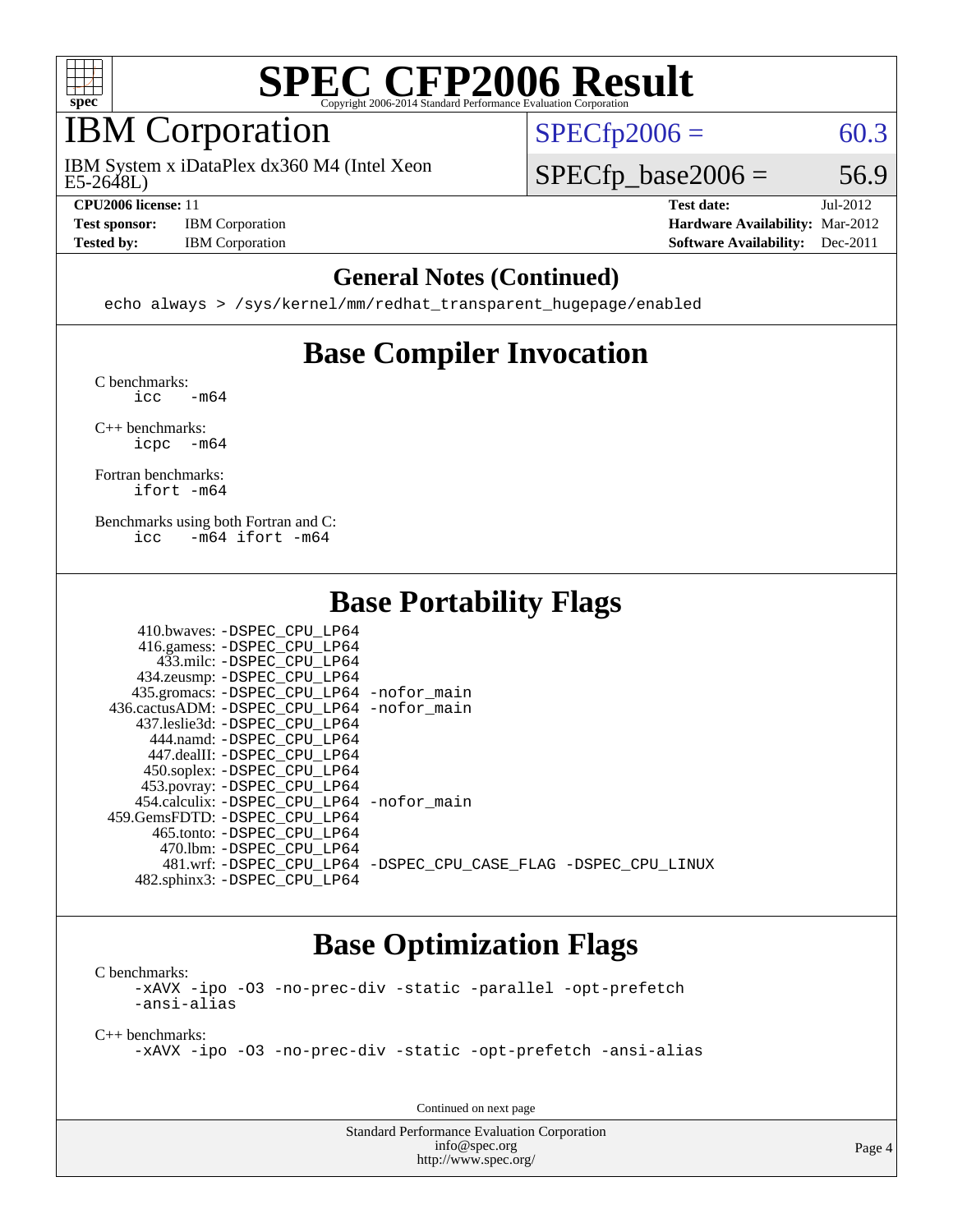

# IBM Corporation

E5-2648L) IBM System x iDataPlex dx360 M4 (Intel Xeon  $SPECTp2006 = 60.3$ 

 $SPECTp\_base2006 = 56.9$ 

**[Test sponsor:](http://www.spec.org/auto/cpu2006/Docs/result-fields.html#Testsponsor)** IBM Corporation **[Hardware Availability:](http://www.spec.org/auto/cpu2006/Docs/result-fields.html#HardwareAvailability)** Mar-2012

**[CPU2006 license:](http://www.spec.org/auto/cpu2006/Docs/result-fields.html#CPU2006license)** 11 **[Test date:](http://www.spec.org/auto/cpu2006/Docs/result-fields.html#Testdate)** Jul-2012 **[Tested by:](http://www.spec.org/auto/cpu2006/Docs/result-fields.html#Testedby)** IBM Corporation **[Software Availability:](http://www.spec.org/auto/cpu2006/Docs/result-fields.html#SoftwareAvailability)** Dec-2011

# **[Base Optimization Flags \(Continued\)](http://www.spec.org/auto/cpu2006/Docs/result-fields.html#BaseOptimizationFlags)**

[Fortran benchmarks](http://www.spec.org/auto/cpu2006/Docs/result-fields.html#Fortranbenchmarks):

[-xAVX](http://www.spec.org/cpu2006/results/res2012q3/cpu2006-20120725-23829.flags.html#user_FCbase_f-xAVX) [-ipo](http://www.spec.org/cpu2006/results/res2012q3/cpu2006-20120725-23829.flags.html#user_FCbase_f-ipo) [-O3](http://www.spec.org/cpu2006/results/res2012q3/cpu2006-20120725-23829.flags.html#user_FCbase_f-O3) [-no-prec-div](http://www.spec.org/cpu2006/results/res2012q3/cpu2006-20120725-23829.flags.html#user_FCbase_f-no-prec-div) [-static](http://www.spec.org/cpu2006/results/res2012q3/cpu2006-20120725-23829.flags.html#user_FCbase_f-static) [-parallel](http://www.spec.org/cpu2006/results/res2012q3/cpu2006-20120725-23829.flags.html#user_FCbase_f-parallel) [-opt-prefetch](http://www.spec.org/cpu2006/results/res2012q3/cpu2006-20120725-23829.flags.html#user_FCbase_f-opt-prefetch)

[Benchmarks using both Fortran and C](http://www.spec.org/auto/cpu2006/Docs/result-fields.html#BenchmarksusingbothFortranandC):

[-xAVX](http://www.spec.org/cpu2006/results/res2012q3/cpu2006-20120725-23829.flags.html#user_CC_FCbase_f-xAVX) [-ipo](http://www.spec.org/cpu2006/results/res2012q3/cpu2006-20120725-23829.flags.html#user_CC_FCbase_f-ipo) [-O3](http://www.spec.org/cpu2006/results/res2012q3/cpu2006-20120725-23829.flags.html#user_CC_FCbase_f-O3) [-no-prec-div](http://www.spec.org/cpu2006/results/res2012q3/cpu2006-20120725-23829.flags.html#user_CC_FCbase_f-no-prec-div) [-static](http://www.spec.org/cpu2006/results/res2012q3/cpu2006-20120725-23829.flags.html#user_CC_FCbase_f-static) [-parallel](http://www.spec.org/cpu2006/results/res2012q3/cpu2006-20120725-23829.flags.html#user_CC_FCbase_f-parallel) [-opt-prefetch](http://www.spec.org/cpu2006/results/res2012q3/cpu2006-20120725-23829.flags.html#user_CC_FCbase_f-opt-prefetch) [-ansi-alias](http://www.spec.org/cpu2006/results/res2012q3/cpu2006-20120725-23829.flags.html#user_CC_FCbase_f-ansi-alias)

**[Peak Compiler Invocation](http://www.spec.org/auto/cpu2006/Docs/result-fields.html#PeakCompilerInvocation)**

[C benchmarks](http://www.spec.org/auto/cpu2006/Docs/result-fields.html#Cbenchmarks):  $\text{icc}$  -m64

[C++ benchmarks:](http://www.spec.org/auto/cpu2006/Docs/result-fields.html#CXXbenchmarks) [icpc -m64](http://www.spec.org/cpu2006/results/res2012q3/cpu2006-20120725-23829.flags.html#user_CXXpeak_intel_icpc_64bit_bedb90c1146cab66620883ef4f41a67e)

[Fortran benchmarks](http://www.spec.org/auto/cpu2006/Docs/result-fields.html#Fortranbenchmarks): [ifort -m64](http://www.spec.org/cpu2006/results/res2012q3/cpu2006-20120725-23829.flags.html#user_FCpeak_intel_ifort_64bit_ee9d0fb25645d0210d97eb0527dcc06e)

[Benchmarks using both Fortran and C](http://www.spec.org/auto/cpu2006/Docs/result-fields.html#BenchmarksusingbothFortranandC): [icc -m64](http://www.spec.org/cpu2006/results/res2012q3/cpu2006-20120725-23829.flags.html#user_CC_FCpeak_intel_icc_64bit_0b7121f5ab7cfabee23d88897260401c) [ifort -m64](http://www.spec.org/cpu2006/results/res2012q3/cpu2006-20120725-23829.flags.html#user_CC_FCpeak_intel_ifort_64bit_ee9d0fb25645d0210d97eb0527dcc06e)

## **[Peak Portability Flags](http://www.spec.org/auto/cpu2006/Docs/result-fields.html#PeakPortabilityFlags)**

Same as Base Portability Flags

## **[Peak Optimization Flags](http://www.spec.org/auto/cpu2006/Docs/result-fields.html#PeakOptimizationFlags)**

[C benchmarks](http://www.spec.org/auto/cpu2006/Docs/result-fields.html#Cbenchmarks):

 433.milc: [-xAVX](http://www.spec.org/cpu2006/results/res2012q3/cpu2006-20120725-23829.flags.html#user_peakPASS2_CFLAGSPASS2_LDFLAGS433_milc_f-xAVX)(pass 2) [-prof-gen](http://www.spec.org/cpu2006/results/res2012q3/cpu2006-20120725-23829.flags.html#user_peakPASS1_CFLAGSPASS1_LDFLAGS433_milc_prof_gen_e43856698f6ca7b7e442dfd80e94a8fc)(pass 1) [-ipo](http://www.spec.org/cpu2006/results/res2012q3/cpu2006-20120725-23829.flags.html#user_peakPASS2_CFLAGSPASS2_LDFLAGS433_milc_f-ipo)(pass 2) [-O3](http://www.spec.org/cpu2006/results/res2012q3/cpu2006-20120725-23829.flags.html#user_peakPASS2_CFLAGSPASS2_LDFLAGS433_milc_f-O3)(pass 2) [-no-prec-div](http://www.spec.org/cpu2006/results/res2012q3/cpu2006-20120725-23829.flags.html#user_peakPASS2_CFLAGSPASS2_LDFLAGS433_milc_f-no-prec-div)(pass 2) [-prof-use](http://www.spec.org/cpu2006/results/res2012q3/cpu2006-20120725-23829.flags.html#user_peakPASS2_CFLAGSPASS2_LDFLAGS433_milc_prof_use_bccf7792157ff70d64e32fe3e1250b55)(pass 2) [-static](http://www.spec.org/cpu2006/results/res2012q3/cpu2006-20120725-23829.flags.html#user_peakOPTIMIZE433_milc_f-static) [-auto-ilp32](http://www.spec.org/cpu2006/results/res2012q3/cpu2006-20120725-23829.flags.html#user_peakCOPTIMIZE433_milc_f-auto-ilp32) [-ansi-alias](http://www.spec.org/cpu2006/results/res2012q3/cpu2006-20120725-23829.flags.html#user_peakCOPTIMIZE433_milc_f-ansi-alias)

 $470.$ lbm: basepeak = yes

 482.sphinx3: [-xAVX](http://www.spec.org/cpu2006/results/res2012q3/cpu2006-20120725-23829.flags.html#user_peakOPTIMIZE482_sphinx3_f-xAVX) [-ipo](http://www.spec.org/cpu2006/results/res2012q3/cpu2006-20120725-23829.flags.html#user_peakOPTIMIZE482_sphinx3_f-ipo) [-O3](http://www.spec.org/cpu2006/results/res2012q3/cpu2006-20120725-23829.flags.html#user_peakOPTIMIZE482_sphinx3_f-O3) [-no-prec-div](http://www.spec.org/cpu2006/results/res2012q3/cpu2006-20120725-23829.flags.html#user_peakOPTIMIZE482_sphinx3_f-no-prec-div) [-unroll2](http://www.spec.org/cpu2006/results/res2012q3/cpu2006-20120725-23829.flags.html#user_peakCOPTIMIZE482_sphinx3_f-unroll_784dae83bebfb236979b41d2422d7ec2) [-ansi-alias](http://www.spec.org/cpu2006/results/res2012q3/cpu2006-20120725-23829.flags.html#user_peakCOPTIMIZE482_sphinx3_f-ansi-alias) [-parallel](http://www.spec.org/cpu2006/results/res2012q3/cpu2006-20120725-23829.flags.html#user_peakCOPTIMIZE482_sphinx3_f-parallel)

[C++ benchmarks:](http://www.spec.org/auto/cpu2006/Docs/result-fields.html#CXXbenchmarks)

```
 444.namd: -xAVX(pass 2) -prof-gen(pass 1) -ipo(pass 2) -O3(pass 2)
         -no-prec-div(pass 2) -prof-use(pass 2) -fno-alias
         -auto-ilp32
```
Continued on next page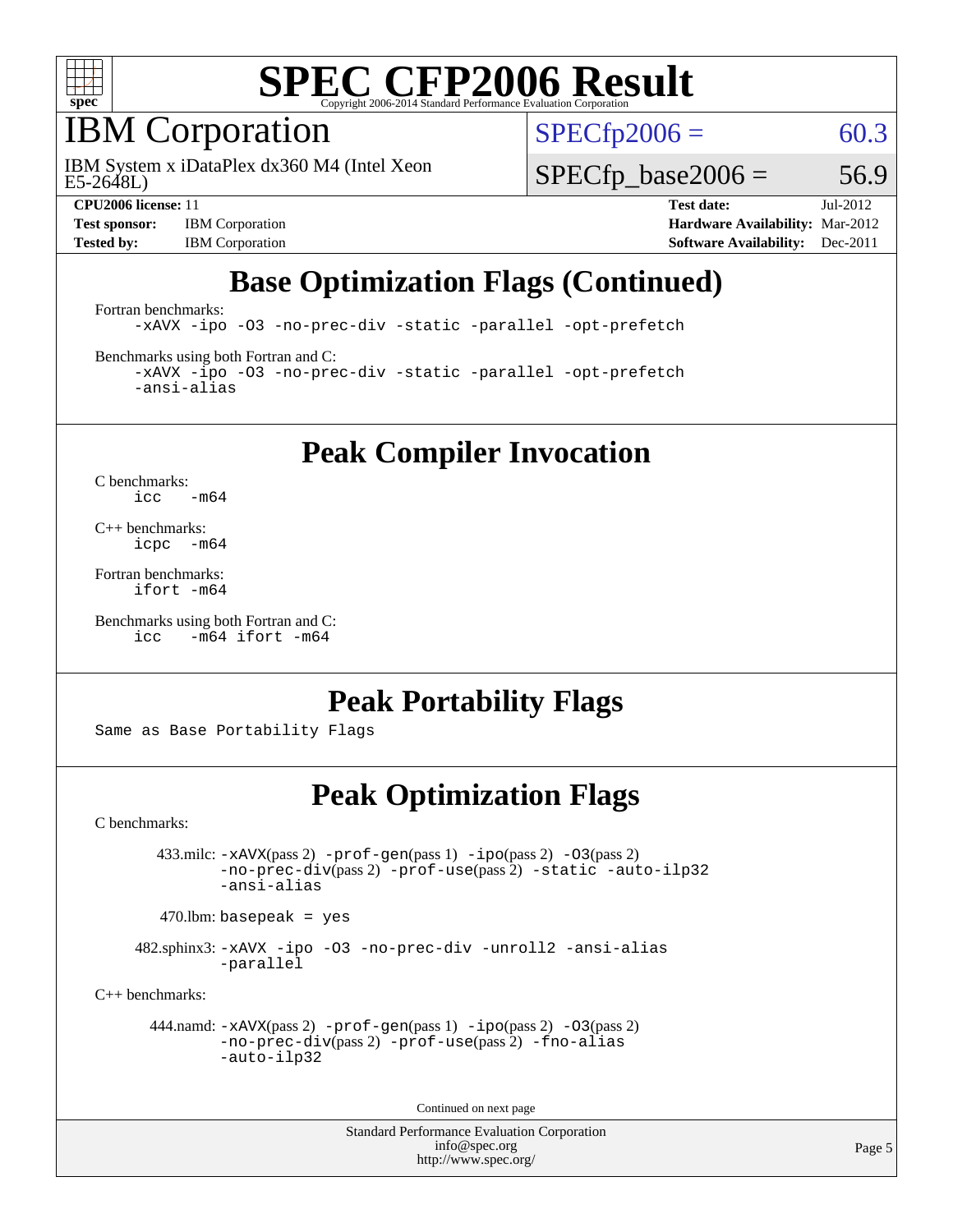

IBM Corporation

E5-2648L) IBM System x iDataPlex dx360 M4 (Intel Xeon  $SPECfp2006 = 60.3$  $SPECfp2006 = 60.3$ 

 $SPECTp\_base2006 = 56.9$ 

**[Test sponsor:](http://www.spec.org/auto/cpu2006/Docs/result-fields.html#Testsponsor)** IBM Corporation **[Hardware Availability:](http://www.spec.org/auto/cpu2006/Docs/result-fields.html#HardwareAvailability)** Mar-2012 **[Tested by:](http://www.spec.org/auto/cpu2006/Docs/result-fields.html#Testedby)** IBM Corporation **[Software Availability:](http://www.spec.org/auto/cpu2006/Docs/result-fields.html#SoftwareAvailability)** Dec-2011

**[CPU2006 license:](http://www.spec.org/auto/cpu2006/Docs/result-fields.html#CPU2006license)** 11 **[Test date:](http://www.spec.org/auto/cpu2006/Docs/result-fields.html#Testdate)** Jul-2012

# **[Peak Optimization Flags \(Continued\)](http://www.spec.org/auto/cpu2006/Docs/result-fields.html#PeakOptimizationFlags)**

```
 447.dealII: basepeak = yes
       450.soplex: basepeak = yes
     453.povray: -xAVX(pass 2) -prof-gen(pass 1) -ipo(pass 2) -03(pass 2)
               -no-prec-div(pass 2) -prof-use(pass 2) -unroll4 -ansi-alias
Fortran benchmarks: 
      410.bwaves: -xAVX -ipo -O3 -no-prec-div -opt-prefetch -parallel
               -static
      416.gamess: -xAVX(pass 2) -prof-gen(pass 1) -ipo(pass 2) -O3(pass 2)
               -no-prec-div(pass 2) -prof-use(pass 2) -unroll2
               -inline-level=0 -scalar-rep- -static
      434.zeusmp: basepeak = yes
      437.leslie3d: basepeak = yes
  459.GemsFDTD: -xAVX(pass 2) -prof-gen(pass 1) -ipo(pass 2) -O3(pass 2)
               -no-prec-div(pass 2) -prof-use(pass 2) -unroll2
               -inline-level=0 -opt-prefetch -parallel
       465.tonto: -xAVX(pass 2) -prof-gen(pass 1) -po(pass 2) -03(pass 2)
               -no-prec-div(pass 2) -prof-use(pass 2) -inline-calloc
               -opt-malloc-options=3-auto-unroll4
Benchmarks using both Fortran and C: 
     435.gromacs: basepeak = yes
 436.cactusADM:basepeak = yes 454.calculix: -xAVX -ipo -O3 -no-prec-div -auto-ilp32 -ansi-alias
        481 \text{.m}: basepeak = yes
```
The flags files that were used to format this result can be browsed at <http://www.spec.org/cpu2006/flags/Intel-ic12.1-official-linux64.20111122.html> <http://www.spec.org/cpu2006/flags/IBM-Platform-Flags-V1.2-SNB-C.html>

You can also download the XML flags sources by saving the following links: <http://www.spec.org/cpu2006/flags/Intel-ic12.1-official-linux64.20111122.xml> <http://www.spec.org/cpu2006/flags/IBM-Platform-Flags-V1.2-SNB-C.xml>